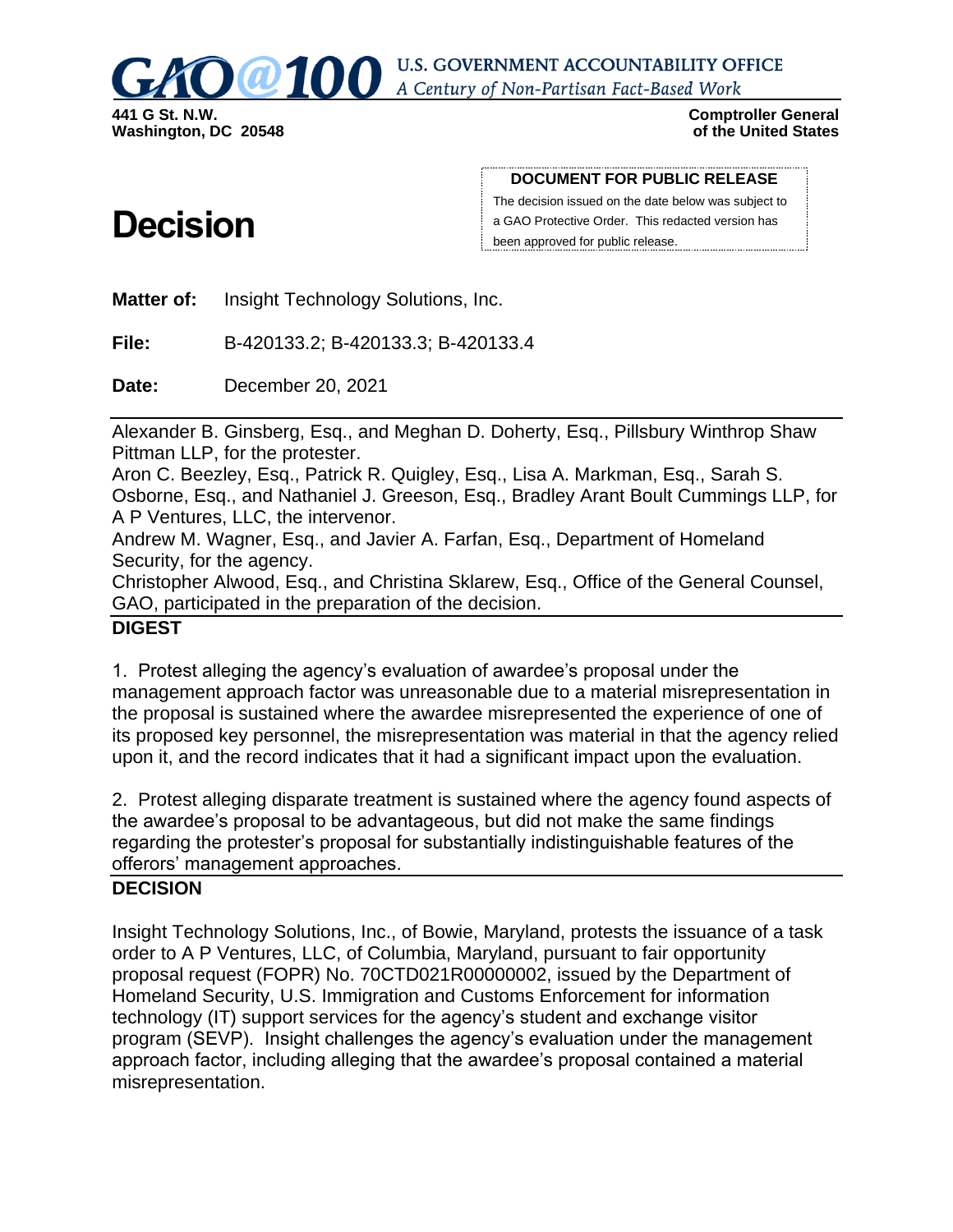We sustain the protest.

## BACKGROUND

On April 28, 2021, the agency issued the FOPR to firms holding contracts under the National Institutes of Health's chief information officer-solutions and partners 3 (CIO-SP3) small business governmentwide acquisition contract (GWAC). Contracting Officer's Statement (COS) at 1. The FOPR contemplated the issuance of a task order on a best-value tradeoff basis, for a potential total of 36 months, $<sup>1</sup>$  to provide IT services</sup> in support of the agency's student and exchange visitor information system (SEVIS) application.<sup>2</sup> FOPR $3$  at 1-2.

The FOPR was issued as part of a two-phase procurement. In phase I, the agency provided a draft solicitation to firms holding a CIO-SP3 contract and required interested firms to affirmatively respond that they wished to participate in phase II. *Id*. at 1; COS at 2. In phase II(a), offerors were to provide proposals consisting of a written response to the FOPR and a video presentation. *See* FOPR at 2-4. The FOPR established that the agency would conduct an initial evaluation of proposals considering two evaluation factors, certifications and experience, then perform a down-select to a maximum of four "best-suited" proposals to continue to phase II(b) and be considered for award. *Id*. at 12.

In phase II(b), the agency was to evaluate the remaining proposals considering three additional evaluation factors: technical approach, management approach, and price. *Id.* at 13. The FOPR provided that the agency would make its source selection decision using a tradeoff analysis considering the four following evaluation factors, in descending order of importance: (1) technical approach; (2) experience; (3) management approach; and (4) price.<sup>4</sup> Id. at 15. The FOPR specified that the agency did not intend to conduct discussions or request proposal revisions. *Id*. at 12.

<sup>3</sup> On May 6, 2021, the agency issued an amended FOPR. COS at 5. Citations to the FOPR and its attachments in this decision refer to the amended FOPR.

 $1$  The solicitation identified the performance period as a 1-month transition-in period, an 11-month base period, three 12-month option periods, one 11-month option period, and a 1-month transition-out period. Agency Report (AR), Tab 6, FOPR at 1-2.

 $2$  The FOPR specified two types of services the successful offeror would provide: (1) level II application services, which involves the review, analysis, and resolution of requests for corrections to SEVIS data and (2) batch applications, which involves the support of software that interacts with SEVIS data. FOPR at 2.

<sup>&</sup>lt;sup>4</sup> The solicitation also contained a fifth evaluation factor--certifications. The agency however, did not consider the certifications evaluation factor in its tradeoff analysis because it was evaluated on a pass/fail basis in phase II(a) and offerors who failed were not eligible to proceed to the final evaluation in phase II(b). FOPR at 13.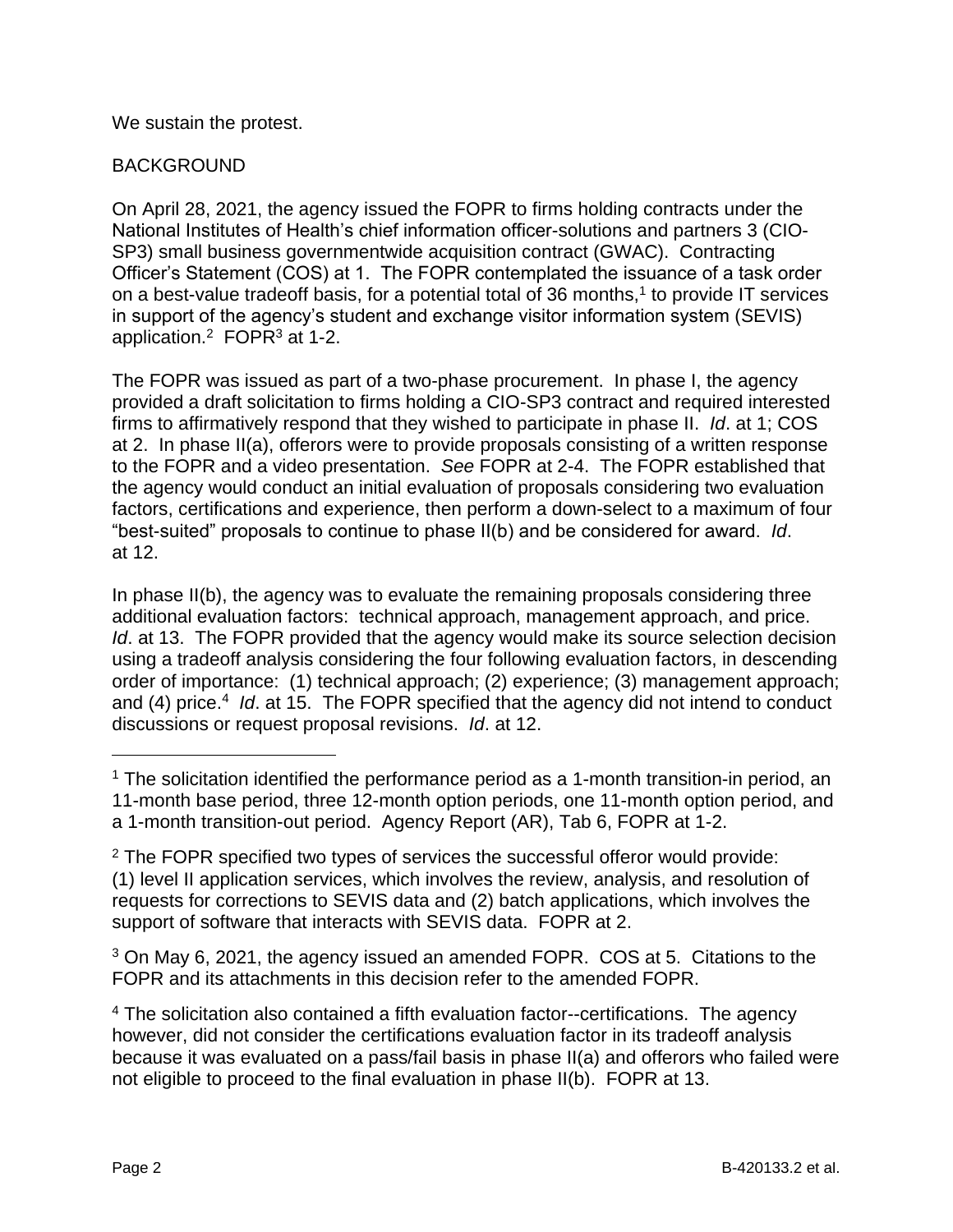The FOPR stated that the agency had identified minimum qualifications for key personnel in the attached performance work statement (PWS). *Id*. at 10. The PWS identified six key personnel, including a project operations manager. AR, Tab 7, PWS at 7-13. As specifically relevant to this protest, the PWS provided that the project operations manager "shall have a minimum of five (5) years of experience in managing projects, with a focus on business process and re-engineering projects." PWS at 9.

Under the management approach factor, while the FOPR did not require the submission of resumes for proposed key personnel,<sup>5</sup> it did require offerors to "clearly identify" qualifications and to identify any "unique qualifications or experience proposed that exceed the minimum qualifications." FOPR at 10. The FOPR provided that the agency would evaluate whether proposed "qualifications . . . are reasonable for successfully and efficiently performing the work." *Id*. at 14. Further, the FOPR noted that proposed "personnel that exceed the minimum requirements may be evaluated more favorably." *Id*. The agency was also to evaluate the offerors' approaches to addressing vacancies under the management approach factor. *Id*.

The FOPR advised that, under the management approach factor, the agency would assign each proposal a rating of: exceeds the requirements, meets the requirements, or fails to meet the requirements. *Id*. The FOPR did not provide for the assessment of strengths or weaknesses; however, the FOPR specified that the agency would document the "noteworthy observations" from each offeror's management approach. $6$ *Id*.

The agency received seven proposals in response to the FOPR. AR, Tab 18, Down-Select Report at 2. The agency conducted its initial evaluation of proposals, and selected four offerors to proceed to phase II(b), including Insight and A P Ventures. *Id*. at 6.

<sup>&</sup>lt;sup>5</sup> The agency received several questions from interested firms regarding whether key personnel resumes were required and whether such resumes counted against the management approach volume page limit. The agency responded to each such inquiry that key personnel resumes would be required post-award and the agency would not evaluate key personnel resumes as part of the competition. *See*, *e.g.*, AR, Tab 9, FOPR Questions and Answers at 3. While this language could be considered ambiguous when compared to the FOPR's evaluation scheme, this is not relevant to the facts at issue here, where both the protester's and awardee's proposals named specific key personnel and the agency evaluated the qualifications of the proposed key personnel.

<sup>&</sup>lt;sup>6</sup> In its evaluation, the agency categorized these noteworthy observations as either raising confidence or lowering confidence in a proposal. *See* AR, Tab 19, Phase II(b) Consensus Evaluation Report.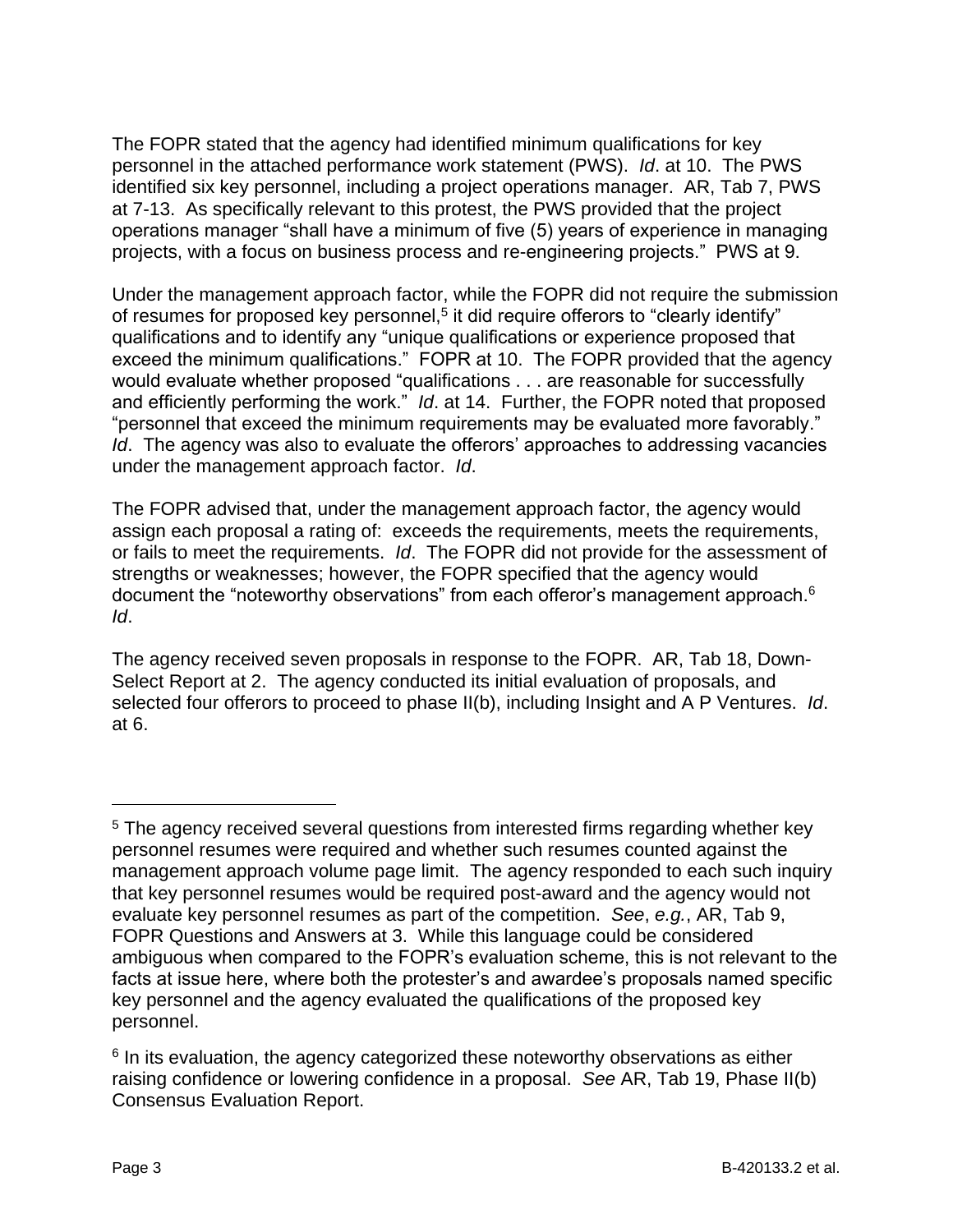The agency evaluated Insight's and A P Ventures's final proposals as follows:

|                            | <b>Insight</b>                  | <b>A P Ventures</b>             |
|----------------------------|---------------------------------|---------------------------------|
| <b>Technical Approach</b>  | <b>Exceeds the Requirements</b> | <b>Exceeds the Requirements</b> |
| <b>Experience</b>          | <b>Exceeds the Requirements</b> | <b>Exceeds the Requirements</b> |
| <b>Management Approach</b> | Meets the Requirements          | <b>Exceeds the Requirements</b> |
| <b>Price</b>               | \$11,658,272                    | \$13,579,169                    |

AR, Tab 21, Source Selection Memorandum (SSM) at 13.

As relevant here, A P Ventures's proposal included a table listing key personnel requirements from the FOPR in one column, then describing their proposed key personnel's qualifications compared to those requirements in a second column. AR, Tab 29, A P Ventures Management Approach at 4. Under the proposed project operations manager section, A P Ventures's proposal listed the requirement to have 5 years of experience managing projects and, in the corresponding second column in the same row, stated "9 years of relevant experience including 5 years support and quality oversight of the SEVP Contact Center." *Id*.

In its evaluation of A P Ventures's proposed key personnel under the management approach factor, the agency found that the proposed key personnel had "experience that exceed[s] the minimum experience requirements identified by the PWS" and noted that this added value and increased the likelihood of success. AR, Tab 19, Phase II(b) Consensus Evaluation Report at 6-7. As part of the same raises-confidence observation, the report specifically cited the project operations manager's "9 years of relevant experience, including 5 [years] supporting the quality and oversight of the SEVP Contract Center." *Id*. at 7. The agency concluded the noteworthy observation stating that the "added experience causes the Government to have high confidence that [A P Ventures] can successfully perform the proposed requirements with enhanced expertise." *Id*. The agency assessed a similar raises-confidence observation to Insight's proposal based on its proposed key personnel experience. *Id*. at 14.

In its evaluation of A P Ventures's approach to fill vacancies under the management approach factor, the agency also assessed A P Ventures a raises-confidence observation for its plans to minimize disruption when vacancies occur. *Id*. at 6. The agency made this observation based on A P Ventures's plans to "[DELETED] to help backfill when vacancies occur" as well as its plans to cross-train employees in "multiple functions across the project, establishing one or more backups." *Id*. The agency explained that "[t]his approach" increased the likelihood of successful performance "in an efficient and effective manner" and concluded that this observation gave the agency confidence that A P Ventures would perform "in a highly efficient manner that is beneficial to the Government." *Id*.

By way of comparison, Insight's proposed plan to fill vacancies and minimize disruption when vacancies occur stated that it utilized a "[DELETED] to build a backlog of qualified and cleared candidates to address current and future needs." AR, Tab 14, Insight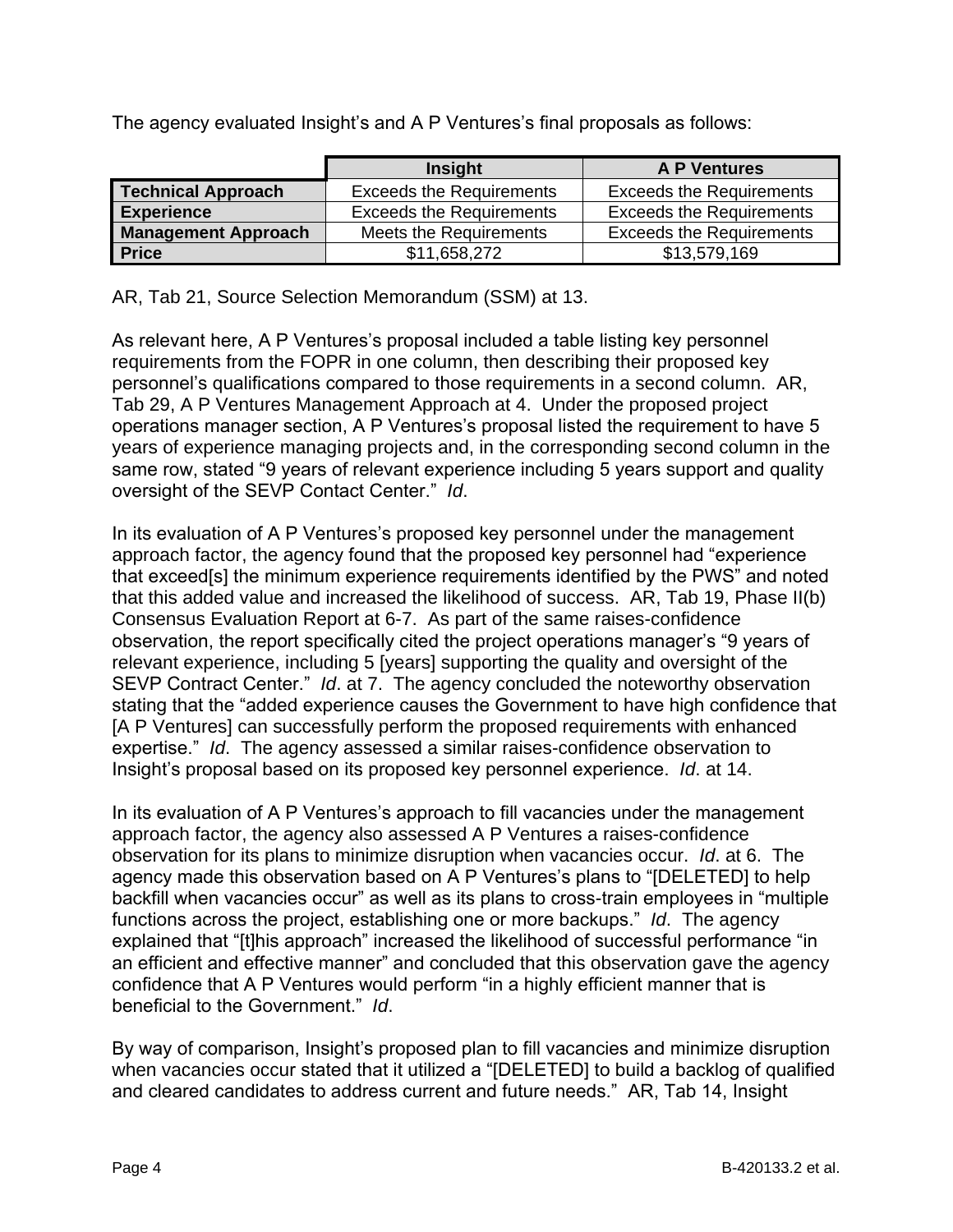Proposal, Management Approach at 5. Insight's proposal also stated that Insight will "[DELETED] [ensuring] everyone is cross-trained on both jobs and therefore ready to pivot to cover a vacancy or unexpected levels of demand in one particular area." *Id*. Despite the similarities in the two proposals' plans to address vacancies, the agency did not assess a similar raises-confidence observation in its evaluation of Insight's management approach. *See Id*. at 14.

The source selection authority (SSA) concluded that A P Ventures's proposal represented the best value to the government. AR, Tab 21, SSM at 18. The SSA found that A P Ventures's proposal was superior to Insight's under both the technical approach and management approach factors and that these advantages warranted the payment of a \$1,920,897, or 16 percent, price premium. *Id*. When comparing the proposed management approaches in its tradeoff analysis, the SSA specifically noted that A P Ventures proposed "personnel with significantly more experience than the minimum requirements." *Id*. at 17. The SSA did not discuss the experience of Insight's proposed key personnel in its tradeoff analysis. *Id*.

On September 2, 2021, the agency transmitted notice to Insight that it was not the successful offeror. COS at 6. Insight requested a debriefing, which was provided on September 8, and this protest followed.<sup>7</sup> Id.

## **DISCUSSION**

### Material Misrepresentation

Insight asserts that the evaluation here was improper because A P Ventures misrepresented the relevant experience of its proposed project operations manager. $8$ Comments & Supp. Protest at 10-16. Specifically, Insight argues that A P Ventures's proposal misrepresented that its proposed project operations manager had 9 years relevant experience managing projects, with a focus on business process and re-engineering projects. *Id*. at 12. Insight argues that, in contrast to what was stated in the awardee's proposal, the proposed project operations manager did not have the 9 years of experience claimed. In addition, Insight contends the individual did not even meet the FOPR's minimum requirement for 5 years of experience. *Id*. Insight concludes that, because the evaluation both of A P Ventures's technical acceptability and the benefits provided by the proposed project operations manager's experience

 $7$  The task order at issue is valued in excess of \$10 million, and was issued under an indefinite-delivery, indefinite quantity contract established by the Department of Health and Human Services. Accordingly, our Office has jurisdiction to consider Insight's protest. 41 U.S.C. § 4106(f)(1)(B).

<sup>&</sup>lt;sup>8</sup> The protester makes other arguments challenging the agency's evaluation and source selection decision. With the exception of the allegations discussed in this decision, we have considered all of Insight's allegations and find none provides a basis to sustain the protest.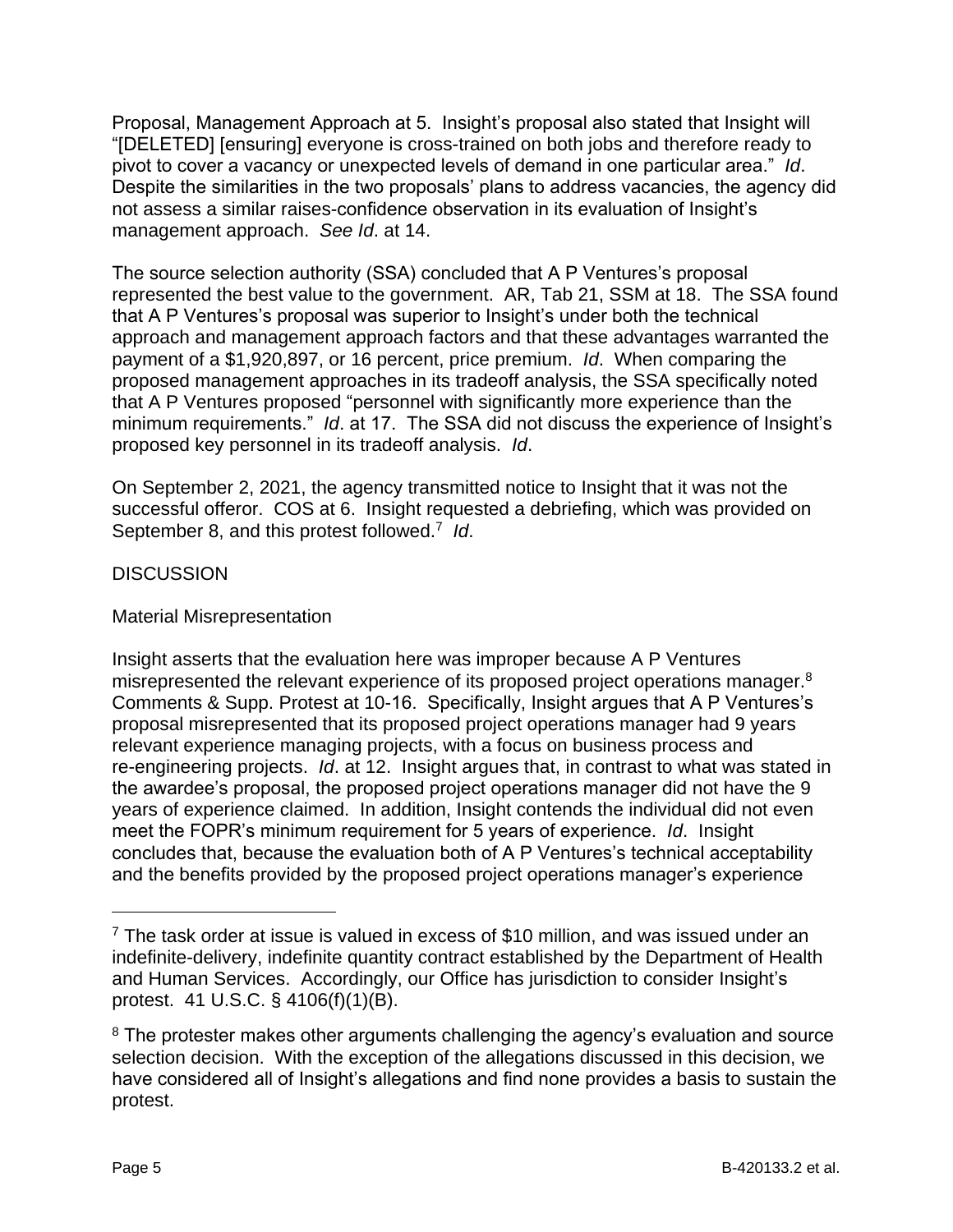were based in significant part on the misrepresentation that the employee had 9 years of experience, the evaluation was flawed and did not provide a reasonable basis for making award to A P Ventures. *Id*. at 14.

A material misrepresentation in a proposal can provide a basis for disqualifying a proposal and canceling a contract award based upon the proposal. A misrepresentation is material where the agency relied upon it and it likely had a significant impact upon the evaluation. *Johnson Controls Sec. Sys.*, B-296490, B-296490.2, Aug. 29, 2005, 2007 CPD ¶ 102 at 5. Here, for the reasons discussed below, we agree with Insight that A P Ventures materially misrepresented the relevant experience of its proposed project operations manager and the agency relied upon that misrepresentation in making its source selection decision.

Relevant here, and as noted above, the PWS contained a requirement that the project operations manager have a minimum of 5 years of experience in managing projects, with a focus on business process and re-engineering projects. PWS at 9. In addressing this requirement, A P Ventures's proposal stated that its proposed project operations manager had "9 years of relevant experience including 5 years support and quality oversight of the SEVP Contact Center." AR, Tab 29, A P Ventures Management Approach at 4.

In support of its argument, Insight initially pointed to the proposed project operations manager's LinkedIn profile,  $9$  which lists fewer than 5 years work experience at the time of proposal submission. Protest, Exh. E, LinkedIn Profile. Insight further avers that three of the four listed positions in the LinkedIn profile do not demonstrate the required experience managing projects.<sup>10</sup> Comments & Supp. Protest at 12.

In their initial responses to the protester's challenges, neither the agency nor the intervenor meaningfully dispute the employment information for A P Ventures's proposed operation manager listed in the above-referenced LinkedIn profile. *See* Supp. COS/Memorandum of Law (COS/MOL) at 11-14; Intervenor's Supp. Comments at 11-16. Further, while the intervenor simply states that its key personnel candidate "had the required experience," it did not attempt to explain or otherwise provide

2021)).

<sup>&</sup>lt;sup>9</sup> LinkedIn is a social networking website for people in professional occupations; it is mainly used for professional networking.

 $10$  Insight notes that two and a half years of the listed experience are as a help desk specialist on the incumbent contract. Insight argues that the help desk specialist position on the incumbent contract is a defined labor category on the CIO-SP3 GWAC, and points out that the definition of this position does not involve managing projects. Comments & Supp. Protest at 12 (citing *CIO-SP3 Labor Categories*, https://nitaac.nih.gov/gwacs/cio-sp3/cio-sp3-labor-categories (last visited December 2,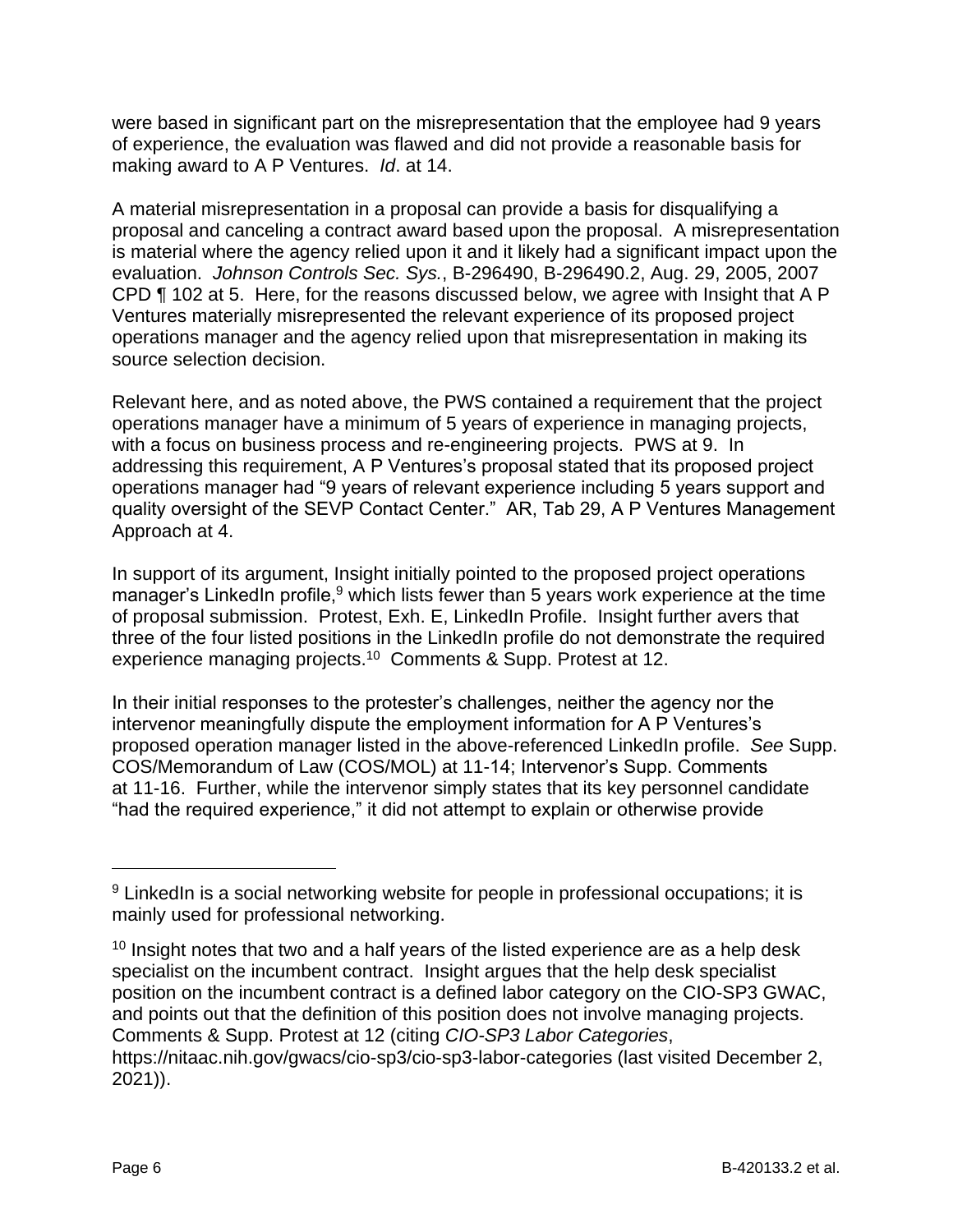information demonstrating that its candidate had the relevant experience required by the solicitation.<sup>11</sup> *See* Intervenor's Supp. Comments at 13.

Instead, the agency maintains that its evaluation was reasonable because an agency is generally entitled to rely on information provided by an offeror in its proposal, absent significant evidence, reasonably known to the evaluators, casting doubt on the accuracy of the information. Supp. COS/MOL at 12 (*citing Highmark Medicare Servs*.*, Inc.*, *et al*., B-401062.5, Oct. 29, 2010, 2010 CPD ¶ 285 at 13). In short, the agency argues that Insight's allegations of a material misrepresentation, even if correct, do not provide a basis to sustain a protest because Insight "has not shown that the [a]gency had any reason to believe a misrepresentation had occurred." Supp. COS/MOL at 14. The agency contends that considering information not before it at the time of evaluation and award would be tantamount to creating a *post hoc* resume requirement and reevaluating proposals against it.<sup>12</sup> *Id*.

The agency's response misstates the issue before us. Here, we are not reviewing a straightforward protest of the agency's evaluation; rather, the protester has claimed that the awardee's proposal contains a material misrepresentation that had a significant impact upon the evaluation. When resolving allegations of material misrepresentation, our Office may consider information raised during the protest that was not reasonably known to the agency during the evaluation. *See*, *e.g.*, *Patricio Enterprises, Inc.*, B-412738, B-412738.2, May 26, 2016, 2016 CPD ¶ 145 at 8-9 (considering whether the awardee actually possessed signed employment offers from proposed key personnel); *see also Johnson Controls Sec. Sys.*, *supra*, at 11-12 (considering whether the awardee had actually scheduled required certification training that its proposal represented it had done). In the instant protest, we find it not only appropriate, but necessary, to consider information not contained in A P Ventures's proposal in order to determine whether it misrepresented its stated project operations manager's experience.

Accordingly, given the intervenor's initial failure during this protest to proactively demonstrate that the key personnel experience claimed in its proposal was accurate, our Office requested that the intervenor submit the proposed project operations manager's resume or other information establishing the proposed manager's relevant experience. GAO Request for Information from Intervenor at 1. In response, A P Ventures submitted a declaration from the proposed project operations manager.

<sup>&</sup>lt;sup>11</sup> The intervenor also argues that "Insight has not proffered any credible evidence" that the proposed project operations manager's LinkedIn profile was up to date. Intervenor's Supp. Comments at 15. Notwithstanding this argument, the intervenor did not take this opportunity to provide any updated employment information to refute the challenge.

<sup>&</sup>lt;sup>12</sup> The intervenor adds that consideration of outside information not evaluated by the agency would be "improper on multiple levels." Intervenor's Supp. Comments at 12.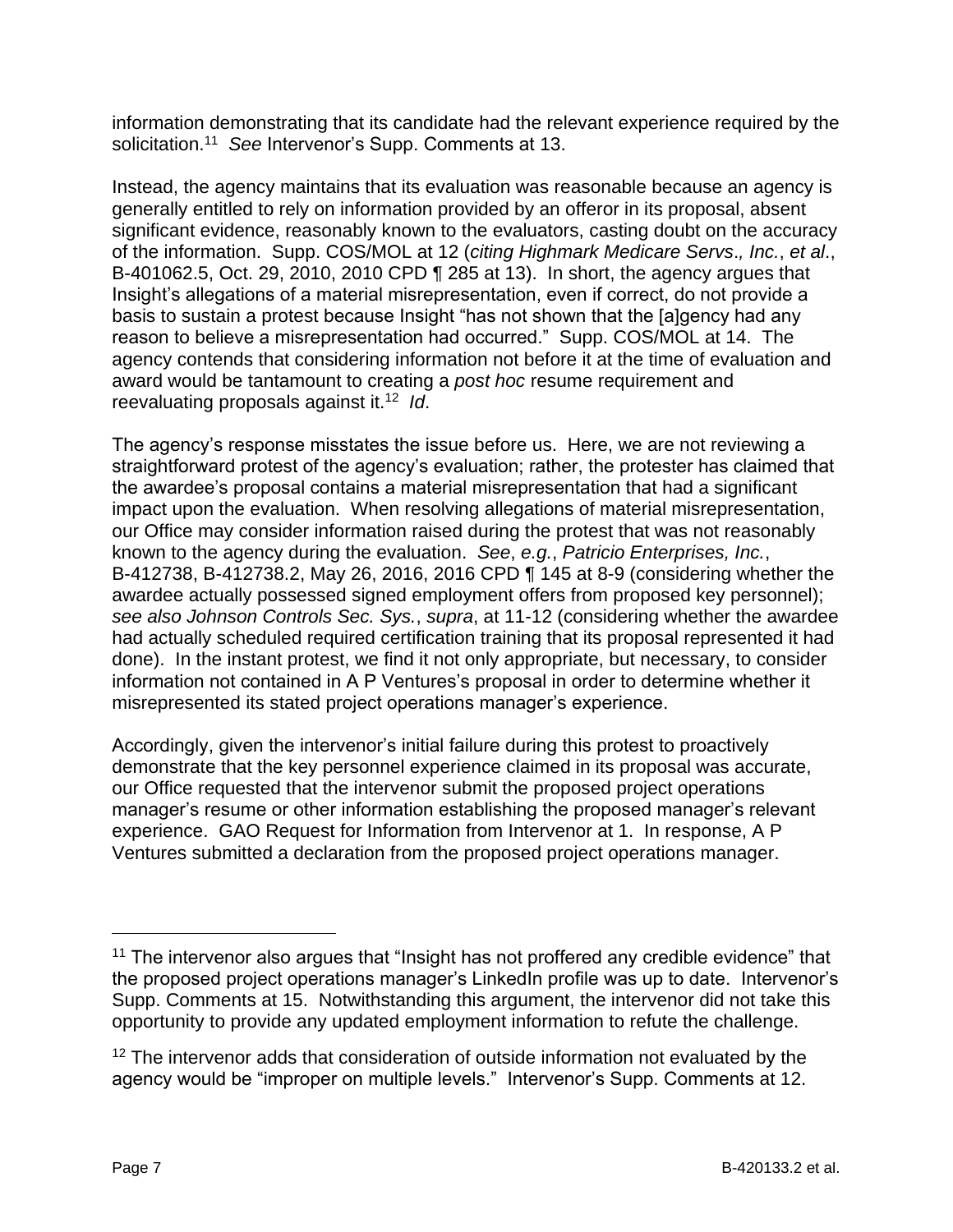The declaration states that, at the time proposals were submitted, the proposed project operations manager had worked on the predecessor SEVIS contracts for, at the most, 4 years and 7 months.<sup>13</sup> A P Ventures Decl. at 1. The declaration states that the proposed project operations manager worked as a "Team Lead/Senior Help Desk Analyst Level II" from November 2016 to June 2020, and as the Level II Operations Manager/Project Manager from July 2020 onward.<sup>14</sup> *Id*. This contrasts with the information the protester provides to support its protest allegation in the abovereferenced LinkedIn profile, which states that from November 2016 through April 2019, the proposed project operations manager was a help desk specialist before being promoted to the "Help Desk Team Lead" position.<sup>15</sup> Protest Exh. E, LinkedIn Profile.

Regardless of the exact position held by this individual while performing on the SEVIS contracts, we find that the declaration's description of the work experience from November 2016 to June 2020 does not clearly describe how this work experience constitutes experience managing projects.<sup>16</sup> Even if we were to conclude that the proposed project operations manager was in a leadership position as a team lead during this entire period, we see no basis to conclude that this experience equates to "managing projects, with a focus on business process and re-engineering projects." *See* PWS at 9.

<sup>14</sup> The intervenor argues that because the proposed project operations manager has worked on the predecessor SEVIS contracts, the agency could have reasonably considered whether that experience met the solicitation's requirements. Intervenor Response to GAO Request for Information at 2. However, nothing in the record, nor the agency's response to the protest, indicates that the agency considered anything other than the representations made by A P Ventures in its proposal.

<sup>&</sup>lt;sup>13</sup> The declaration stated that the proposed project operations manager worked on the prior SEVIS contracts beginning in November of 2016. A P Ventures Decl. at 1. A P Ventures submitted its Phase II proposal, which included its management approach, in May 2021. COS at 5. This length of time supporting the SEVP is shorter than that listed by A P Ventures in the management approach section of its proposal. AR, Tab 29, Insight Proposal, Management Approach at 4 ("experience [includes] 5 years support and quality oversight of the SEVP Contact Center").

<sup>&</sup>lt;sup>15</sup> Although the proposed project operations manager acknowledges creating the abovereferenced LinkedIn profile, the manager does not explain the discrepancy between the work experience claimed in the declaration versus the work experience displayed in the LinkedIn profile. See AP Ventures Decl. at 1.

 $16$  In our view, the declaration also does not clearly demonstrate that the proposed key person's experience as the "Level II Operations Manager/Project Manager" satisfies the project management experience requirement. However, given that it is the incumbent position at issue, we assume this experience is relevant and involves project management.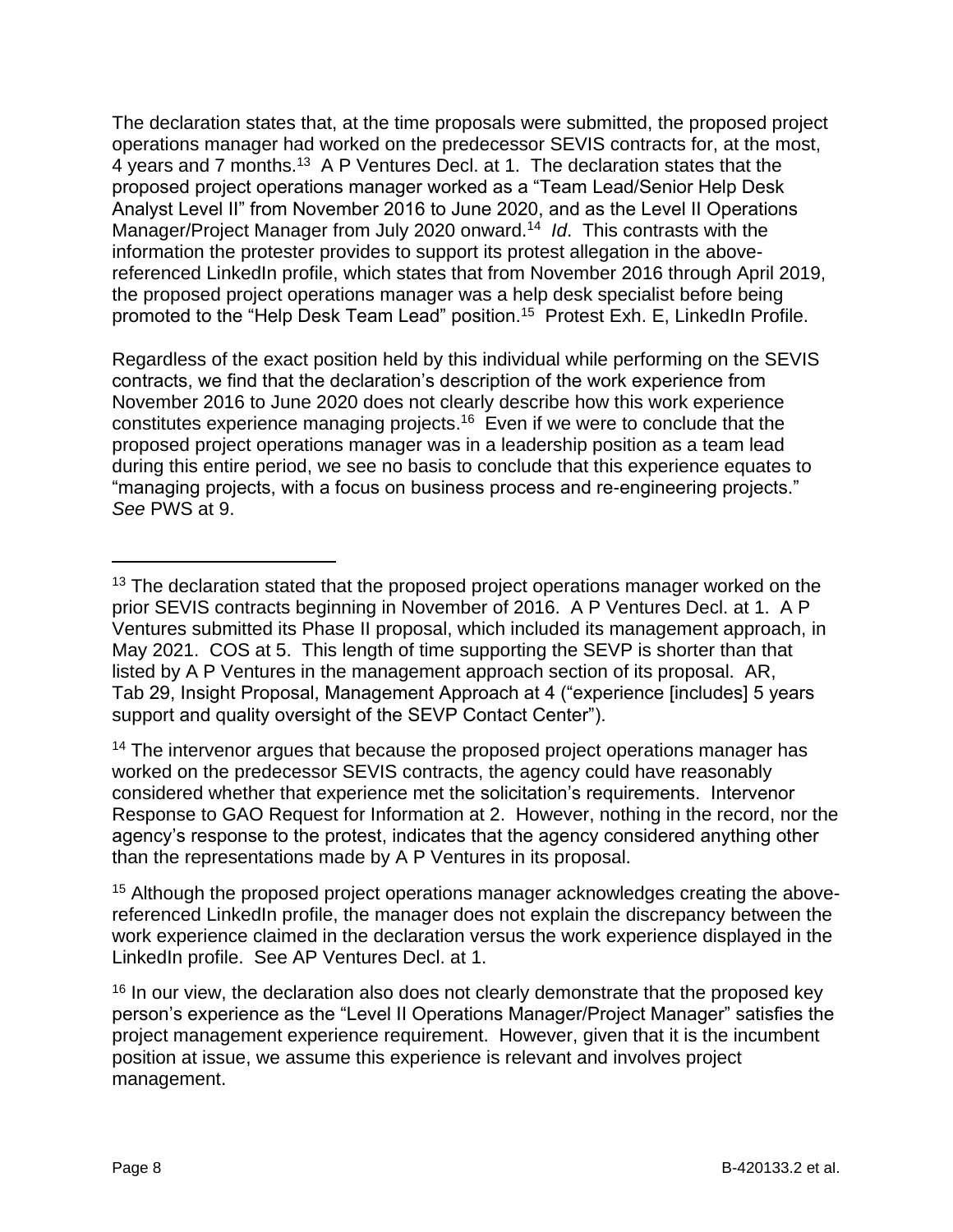The declaration further describes more than 5 years experience in various positions with other employers, including customer service representative, salesperson, and accounting technician. A P Ventures Decl. at 2-3. We find that the description of work performed in these positions similarly fails to clearly demonstrate experience managing projects. Finally, the declaration states the proposed project operations manager is the founder and chief executive officer of a non-profit organization.<sup>17</sup> A P Ventures Decl. at 3. While the declaration states that the organization "works through enrichment programs, charity events, and fundraisers," it does not describe how the position has provided experience in managing projects. *Id*.

In sum, we see no support in the record for A P Ventures's claim that its proposed project operations manager had 9 years of experience managing projects. Based on our review of the record, we find clear support only for a conclusion that that the proposed project operations manager had 11 months of experience managing projects at the time the intervenor submitted its proposal.<sup>18</sup> Accordingly, we conclude that A P Ventures's statement in its proposal that its proposed project operations manager had 9 years of project management experience was a misrepresentation of the proposed key person's relevant experience.

We also find that the agency clearly relied on A P Ventures's misrepresentation in evaluating the firm's proposal. The record demonstrates that, when evaluating A P Ventures's management approach, the agency found that the proposed key personnel had "experience that exceed[s] the minimum experience requirements identified by the PWS." AR, Tab 19, Phase II(b) Consensus Evaluation Report at 6-7. The agency specifically based this finding in part on A P Ventures's misrepresentation, noting in the evaluation report the project operations manager's "9 years of relevant experience, including 5 [years] supporting the quality and oversight of the SEVP Contract Center." *Id.* at 7. Further, the agency concedes that it relied on the awardee's misrepresentation when it argues, as discussed above, that its evaluation was reasonable precisely because it was exclusively based on information contained in A P Ventures's proposal and not on any other outside information. *See* Supp. COS/MOL at 11-12. In short, A P Ventures's misrepresentation was relied upon by the agency when evaluating proposed key personnel qualifications.

<sup>&</sup>lt;sup>17</sup> The declaration is unclear as to the length of this proffered experience. The declaration incongruently states both that the proposed project operations manager founded the organization in January 2015 and that they "founded the organization nearly 8 years ago." A P Ventures Decl. at 3.

<sup>&</sup>lt;sup>18</sup> Even assuming, for the sake of discussion, that we considered the entirety of the employee's work on the predecessor SEVIS contracts to constitute experience managing projects, which we do not, we would only find that the proposed project operations manager had 4 years and 7 months relevant experience at the time of proposal submission. This would still be short of both the 9 years proffered by the intervenor and the 5 years required by the FOPR.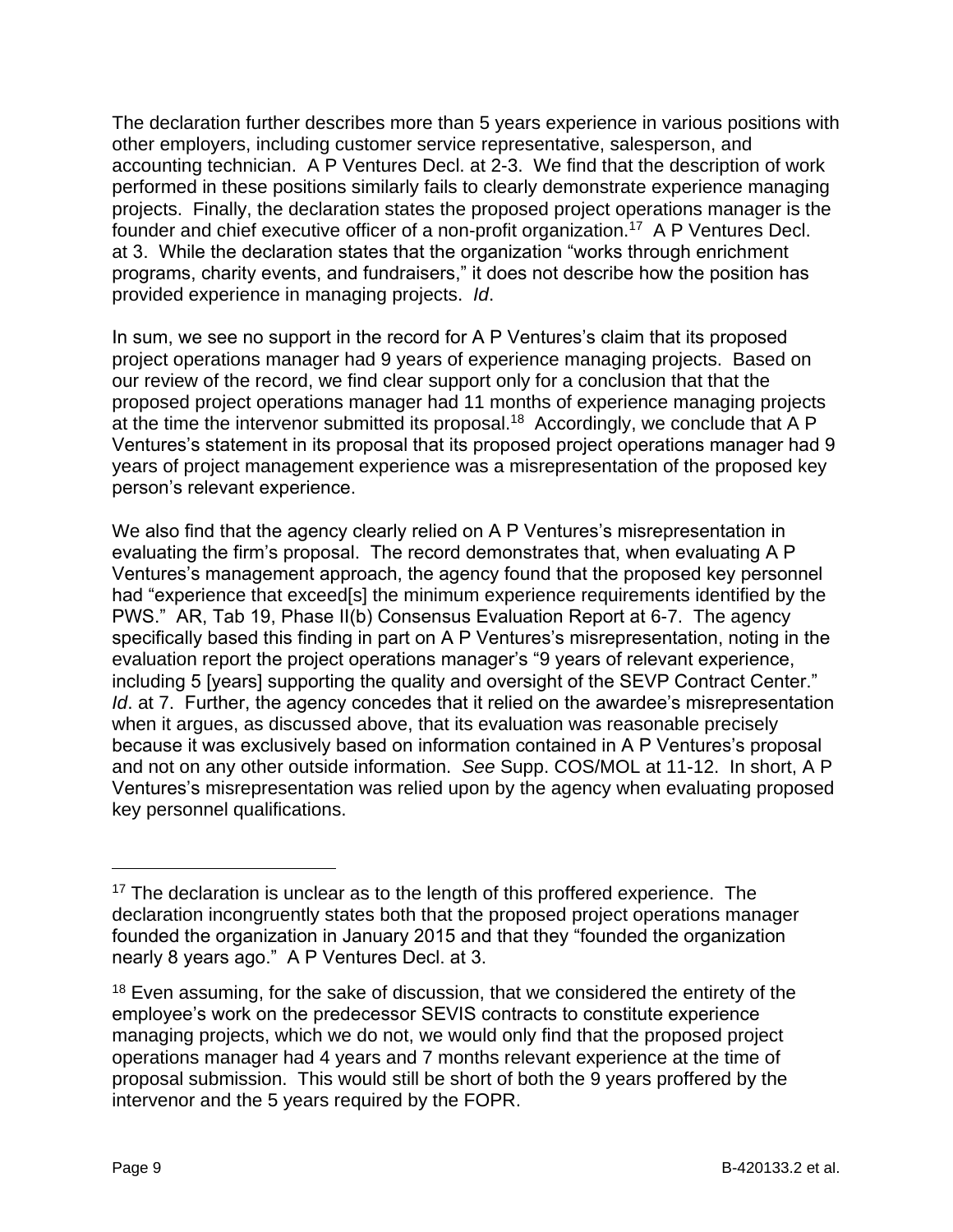The agency nevertheless asserts that, to the extent A P Ventures made a misrepresentation that the agency relied on, it was not material to the source selection decision and therefore not prejudicial to Insight. Agency Comments on Intervenor's Response to GAO Request for Information at 3-4. The agency explains that the experience of the proposed key person was not the sole basis for the raises-confidence observation assessed to A P Ventures under the management approach evaluation factor. *Id*. The agency maintains nothing would have changed if the experience at issue had not been evaluated as exceeding the minimum experience requirements. *Id*. at 4.

We find the agency's arguments unpersuasive. As noted above, the FOPR stated that the PWS contained minimum qualifications for key personnel, and the PWS provided that the project operations manager "shall have a minimum of five (5) years of experience in managing projects, with a focus on business process and re-engineering projects." FOPR at 10; PWS at 9. Under the management approach factor, while the FOPR required the agency to evaluate whether proposed "qualifications . . . are reasonable for successfully and efficiently performing the work" and noted "personnel that exceed the minimum requirements may be evaluated more favorably." FOPR at 14.

Where a solicitation states that the qualifications of key personnel will be evaluated, and a proposal fails to demonstrate that key personnel hold qualifications that the solicitation requires them to possess, the proposal may be evaluated as unacceptable. *ICI Servs. Corp.*, B-411812, B-411812.2, Sept. 21, 2015, 2015 CPD ¶ 288 at 5 (*citing Computer World Servs. Corp.*, B-410567.2, B-410567.3, May 29, 2015, 2015 CPD ¶ 172 at 6; *For Your Info., Inc.*, B-278352, Dec. 15, 1997, 97-2 CPD ¶ 164 at 3-4). Our Office will sustain a protest where the agency unreasonably concludes that a proposed key person meets minimum experience requirements. *Professional Serv. Indus., Inc.*, B-412721.2 *et al.*, July 21, 2016, 2016 CPD ¶ 234 at 8.

Here, based on our conclusions above, A P Ventures could not have properly represented its proposed project operations manager possessed 9 years of relevant experience, or even the required minimum of 5 years experience managing projects. Given that the agency relied exclusively on the on the contents of the proposals when evaluating key personnel qualifications, had A P Ventures properly represented its proposed project operations manager's relevant experience, the agency could not have reached the conclusion it did here, that this proposed key person exceeded or even met the FOPR's minimum requirements. We therefore conclude that A P Ventures's misrepresentation had a material effect on the evaluation because it formed the basis for the agency conclusions that A P Ventures's proposal both met and exceeded the proposed project manager key person minimum qualifications.

Finally, on this record, we also find that Insight was prejudiced by A P Ventures's material misrepresentations and the effect it had on the agency's evaluation. Competitive prejudice is an essential element of a viable protest and we will sustain a protest only when a protester demonstrates that, but for the agency's improper action, it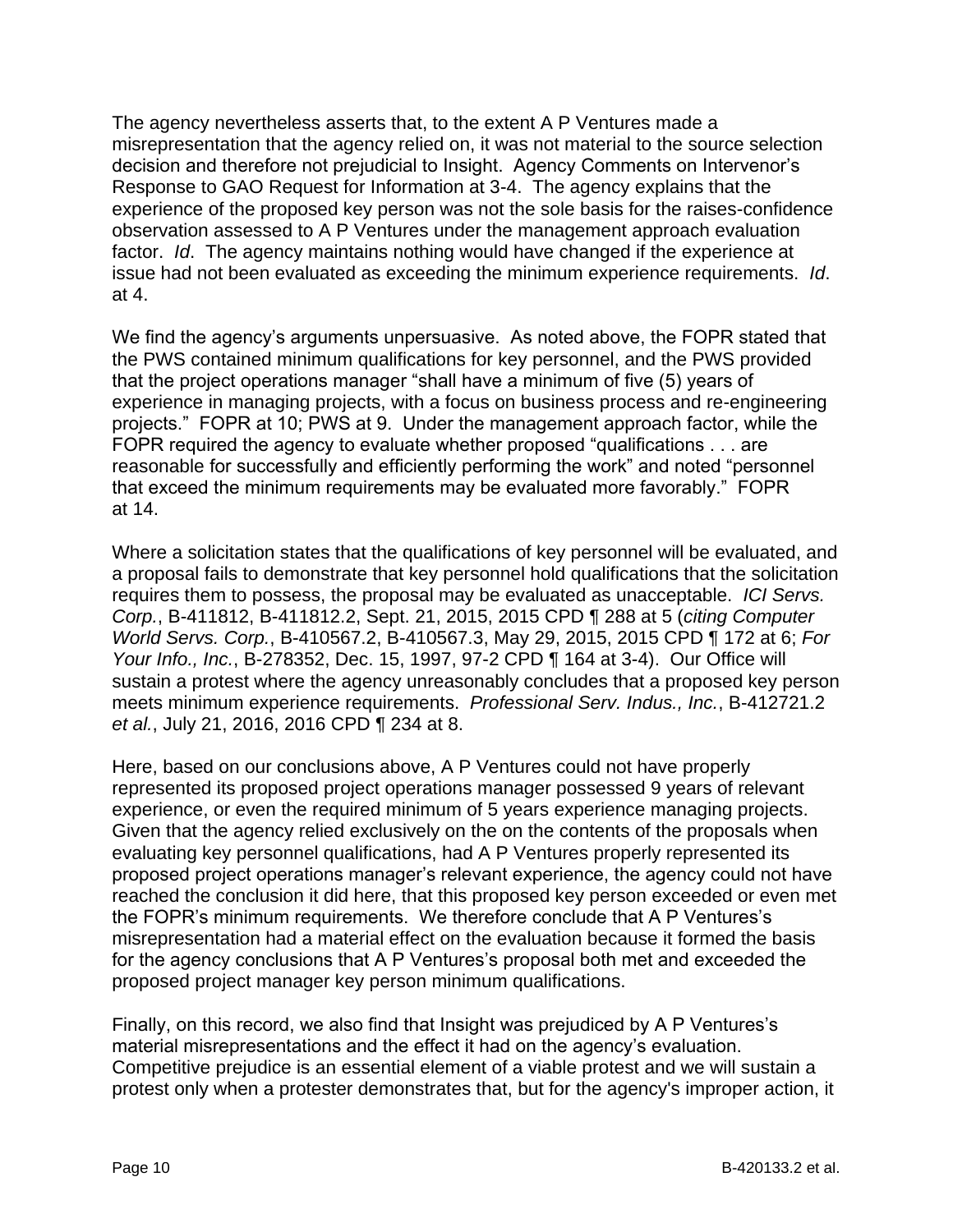would have had a substantial chance of receiving the award. *DigiFlight, Inc.*, B-419590, B-419590.2, May 24, 2021, 2021 CPD ¶ 206 at 8. Here, based on the misrepresentation in the awardee's proposal, the agency concluded that A P Ventures met and exceeded certain minimum key personnel experience requirements in the FOPR. The record also shows that Insight's proposal was the lowest-priced proposal, and if A P Ventures's proposal had been eliminated from the competition or less favorably evaluated under the management approach factor, Insight would have had a substantial chance of receiving the award. AR, Tab 21, SSM at 12, 18. We therefore conclude that Insight was prejudiced in this competition by A P Ventures's misrepresentations. Accordingly, we sustain the protest on this basis.

#### Disparate Treatment

Insight also contends that the proposals were evaluated disparately under the management approach factor because A P Ventures was assessed a raises-confidence observation for its approach to "back-fill" vacancies while Insight was not assessed the same raises-confidence observation, despite proposing similar approaches. Comments & Supp. Protest at 16-17. Specifically, Insight argues that it proposed, just like A P Ventures, to cross-train all of its staff so that it was ready to cover any vacancies while they were being filled, but did not receive a notable observation for it. *Id*.

The agency responds that the difference in the evaluations was due to a difference between the two proposals. Supp. COS/MOL at 15-16. Specifically, the agency argues that the raises-confidence observation at issue was assessed for more than simply cross-training, and that Insight's proposed approach did not propose the other benefits discussed in the observation. *Id*. Based on our review of the record, we agree with the protester.

It is a fundamental principle of federal procurement law that a contracting agency must treat all offerors equally and evaluate their proposals evenhandedly against the solicitation's requirements and evaluation criteria. *Abacus Tech. Corp.*; *SMS Data Prods. Grp., Inc.*, B-413421 *et al.*, Oct. 28, 2016, 2016 CPD ¶ 317 at 11. Agencies properly may assign dissimilar proposals different evaluation ratings, however. *Battelle Memorial Inst.*, B-418047.3, B-418047.4, May 18, 2020, 2020 CPD ¶ 176 at 6. Accordingly, where a protester alleges unequal treatment in a technical evaluation, it must show that the differences in ratings did not stem from differences between the offerors' proposals. *See Id.*; *Nexant Inc.*, B-417421, B-417421.2, June 26, 2019, 2019 CPD ¶ 242 at 10.

Here, the agency assessed a raises-confidence observation to A P Ventures's proposed approach to minimize disruption when vacancies occur, specifying the following aspects of the approach as increasing the likelihood of successful performance:

AP Ventures LLC plans to [DELETED] to help backfill when vacancies occur. Additionally, each employee is trained in multiple functions across the project, establishing one or more backups.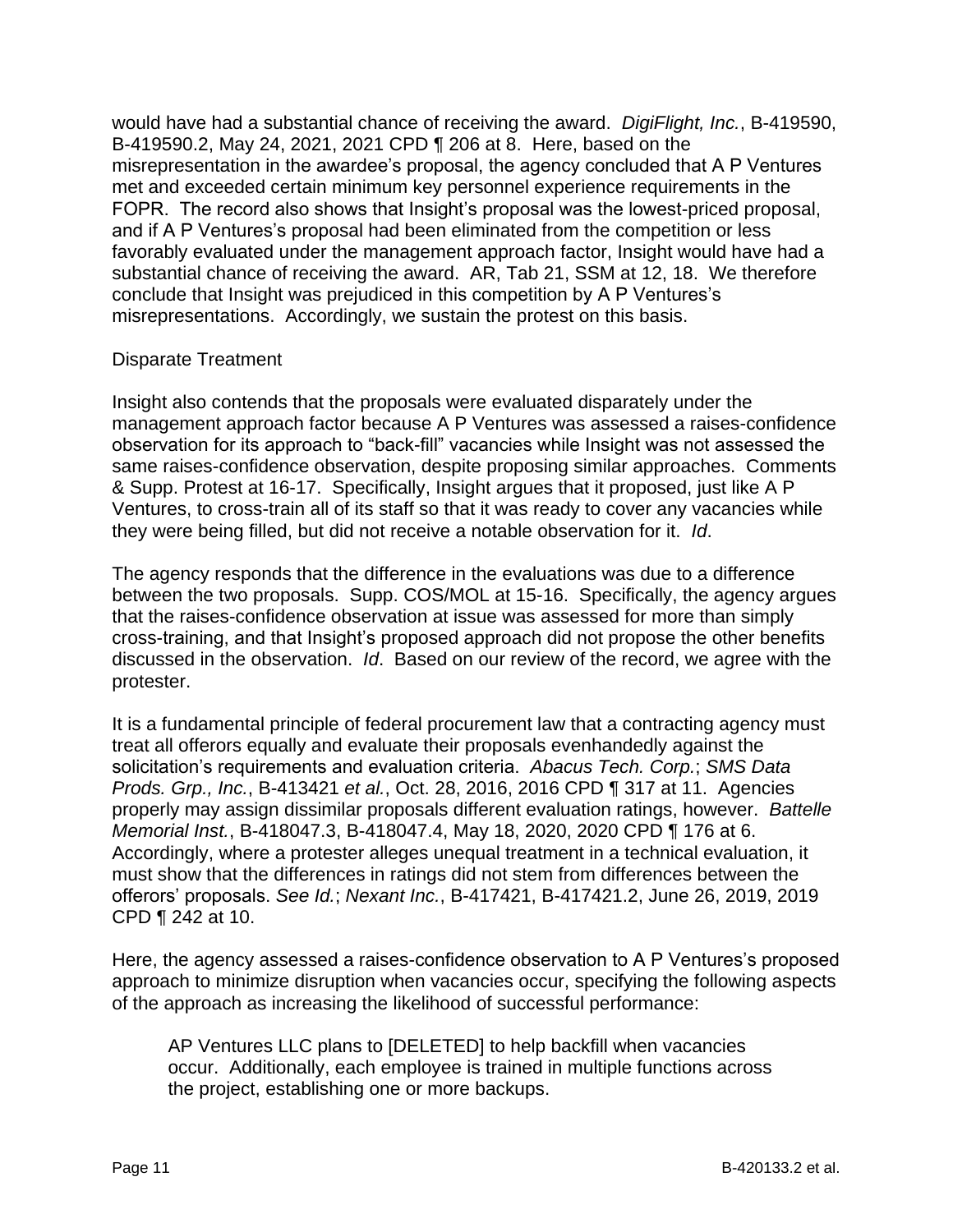AR, Tab 19, Phase II(b) Consensus Evaluation Report at 6.

The contemporaneous record demonstrates that both of the specified approaches that the agency found to increase the likelihood of success in A P Ventures's proposal were included in Insight's proposal when discussing its plan to ensure timely filling of vacancies. First, Insight's proposal stated that it utilized a "[DELETED] to build a backlog of qualified and cleared candidates to address current and future needs." AR, Tab 14, Insight Proposal, Management Approach at 5. The agency does not provide an explanation for how this language is substantively different from A P Ventures's proposal statement that it would "[DELETED] to reduce or eliminate recruiting time." AR, Tab 29, A P Ventures Proposal, Management Approach at 6.

Next, Insight's proposal states that it will "[DELETED] [ensuring] everyone is crosstrained on both jobs and therefore ready to pivot to cover a vacancy or unexpected levels of demand in one particular area." AR, Tab 14, Insight Proposal, Management Approach at 5. Meanwhile, A P Ventures proposed to train each employee "in multiple functions across the project, establishing one or more backups." AR, Tab 29, A P Ventures Proposal, Management Approach at 6.

Despite this nearly identical proposal language, the agency argues that other aspects of the approaches not discussed in the contemporaneous evaluation report evince differences in the two approaches that justify the disparate assessment of noteworthy observations.<sup>19</sup> Supp. COS/MOL at 17-18. In reviewing an agency's evaluation, we accord much greater weight to contemporaneous source selection materials than to representations made in response to protest contentions. *Celta Servs., Inc.*, B-411835, B-411835.2, Nov. 2, 2015, 2015 CPD ¶ 362 at 9. Further, we give little weight to *post hoc* statements that are inconsistent with the contemporaneous record. *Caddell Constr. Co., Inc.*, B-411005, B-411005.2, Apr. 20, 2015, 2015 CPD ¶ 132 at 11. Here, we find that the agency's post-protest defenses are not supported by the contemporaneous record; we find such arguments to be unpersuasive and afford them little weight.

For example, the agency claims that A P Venture's approach to filling vacancies is superior, in part, because Insight proposed a "longer time horizon to present a new candidate." Supp. COS/MOL at 17-18. In its post-protest explanation, the agency compared Insight's alleged "longer time horizon" to a stated example in A P Ventures's proposal where its teaming partner once presented a new candidate within [DELETED]

 $19$  The agency alternatively argues that the evaluations were not disparate because it assessed a raises-confidence observation related to the protester's ability to staff vacancies at the start of contract performance. Supp. COS/MOL at 17. The agency does not explain why the fact that Insight was assessed a raises-confidence observation for a different aspect of its management approach would allow the agency to disparately evaluate the offerors' approaches to backfilling vacancies during contract performance.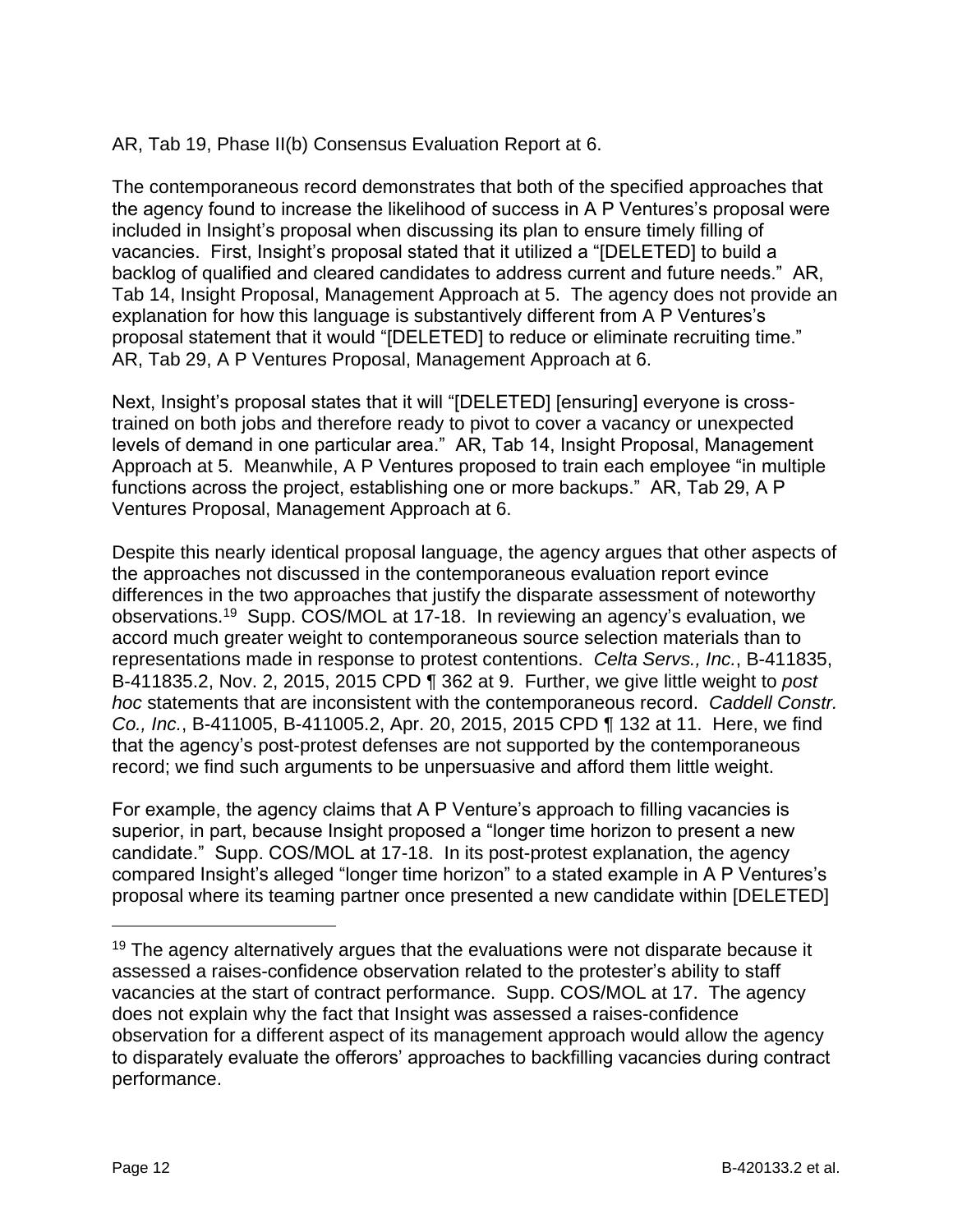hours. *Id*. However, this explanation is not supported by the record. Insight's proposal states that they are able to present candidates and fill the vacant position "within [DELETED] days of the vacancy," while A P Ventures's proposal states that it will present new candidates for approval within [DELETED] business days.<sup>20</sup> Compare AR, Tab 14, Insight Proposal, Management Approach at 5, *with* AR, Tab 29, A P Ventures Proposal, Management Approach at 6. The agency's post-protest explanation here is clearly inconsistent with the contemporaneous record.

By way of another example, the agency makes a post-protest argument that the protester proposed "a one-size fits all [DELETED] process that it uses on all federal contracts for recruitment." Supp. COS/MOL at 18. The agency compares Insight's proposed process to A P Ventures's approach, and argues that the intervenor "appears to [DELETED] to help backfill when vacancies occur on the FOPR effort only." *Id*.

This argument is also not supported by the record. First, while Insight's proposal discusses the firm's general [DELETED] process, as the agency claims, the proposal then goes on to state that "[w]e have tailored this process for SEVP by [DELETED] to SEVP." AR, Tab 14, Insight Proposal, Management Approach at 5. Further, our review of the proposals does not reveal, and the agency has not pointed to, any language in either proposal specifying that the [DELETED] for FOPR vacancies only.

In sum, neither the contemporaneous evaluation record, nor the agency's report responding to the protest, reasonably explains why the evaluators considered this approach--[DELETED] to help backfill when vacancies occur and cross-training employees--to be advantageous when proposed by A P Ventures, but not when proposed by Insight. On this record, we conclude that the agency evaluated proposals in a disparate manner when it assessed a raises-confidence observation only to A P Ventures's proposal for the above proposal aspects.

Further, as with the previously discussed misrepresentation, we find that Insight was prejudiced by this disparate evaluation as well. Based on the record before us, we cannot say whether assessing similar raises-confidence observations for Insight's approach to backfilling vacancies might have narrowed the tradeoff between these two offerors. If the tradeoff between the two offerors were narrowed, we also cannot say whether the agency would have maintained its view that the awardee's proposal was sufficiently superior to warrant payment of its price premium. In such circumstances, we resolve any doubts regarding prejudice in favor of the protester because even a reasonable possibility of prejudice forms a sufficient basis to sustain a protest. *Immersion Consulting, LLC,* B-415155.4, B-415155.5, May 18, 2018, 2018 CPD ¶ 187 at 9. Accordingly, we conclude that Insight has established the requisite competitive prejudice to prevail in its protest of this issue and we sustain the protest on this basis.

 $20$  While not specified in A P Ventures's proposal, if we assume the standard 5-day work week, then A P Ventures has proposed to present candidates within [DELETED] calendar days, a longer timeframe than Insight.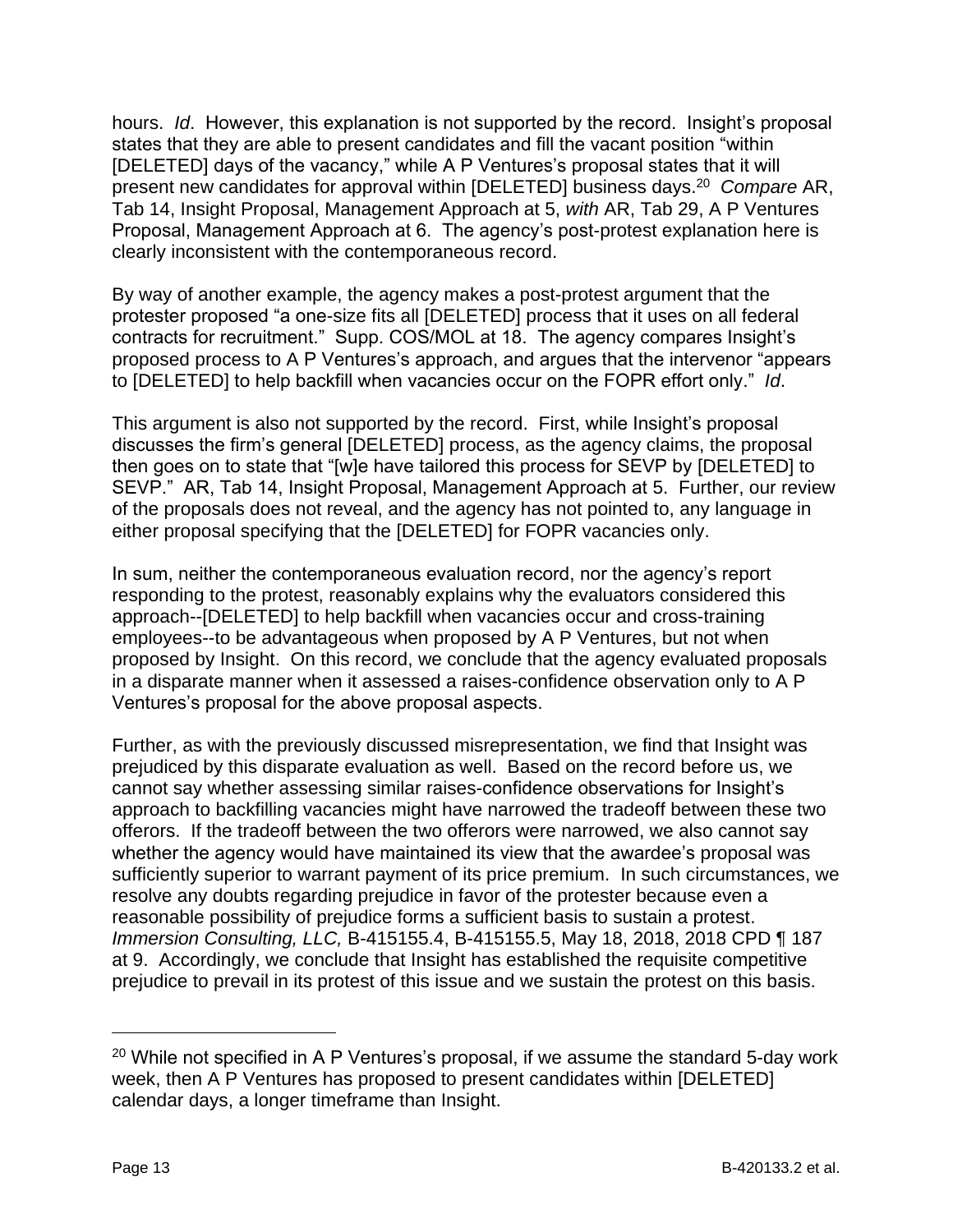#### RECOMMENDATION

For the reasons discussed above, we conclude that A P Ventures's proposal contained a material misrepresentation concerning the relevant experience of one of its proposed key personnel. The record here shows that A P Ventures's misrepresentation was relied upon by the agency and had a material effect on the evaluation because it formed the basis for the awardee's technical acceptability as it relates to meeting key personnel minimum qualifications.

We also conclude that the appropriate remedy here is for the agency to exclude A P Ventures's proposal from the competition. Our Office has stated that exclusion of an offeror from a competition is warranted where the offeror made a material misrepresentation in its proposal and where the agency's reliance on the misrepresentation had a material effect on the evaluation results. *See Patricio Enters. Inc.*, *supra* at 15 (sustaining protest and recommending exclusion of awardee from further consideration where the awardee made material misrepresentations regarding the availability of its proposed personnel); *Johnson Controls Sec. Sys.*, *supra* at 11-12 (sustaining protest and recommending exclusion of awardee from further consideration where the awardee made material misrepresentations regarding arrangements for its personnel to receive mandatory training and certifications prior to award); *Informatics, Inc.*, B-188566, Jan. 20, 1978, 78-1 CPD ¶ 53 at 13 (sustaining a protest and recommending exclusion of awardee from further consideration based on the awardee's misrepresentation of the results of a survey of the availability of incumbent's personnel). As our Office has stated, where an offeror's material misrepresentation has a material effect on a competition, the integrity of the procurement system "demands no less" than the remedy of exclusion. *ACS Gov't Servs., Inc.*, B-293014, Jan. 20, 2004, 2004 CPD ¶ 18 at 11.

We therefore recommend that the agency terminate A P Ventures's task order for the convenience of the government. We further recommend that the agency exclude A P Ventures from the competition, reevaluate the remaining proposals' management approaches in accordance with this decision, and make a new source selection decision. If the agency finds that the key personnel experience requirements do not reflect its actual needs, then the agency should revise the solicitation and allow the submission of new proposals. Finally, we recommend that the agency reimburse Insight the reasonable costs of filing and pursuing the protest, including attorneys' fees.